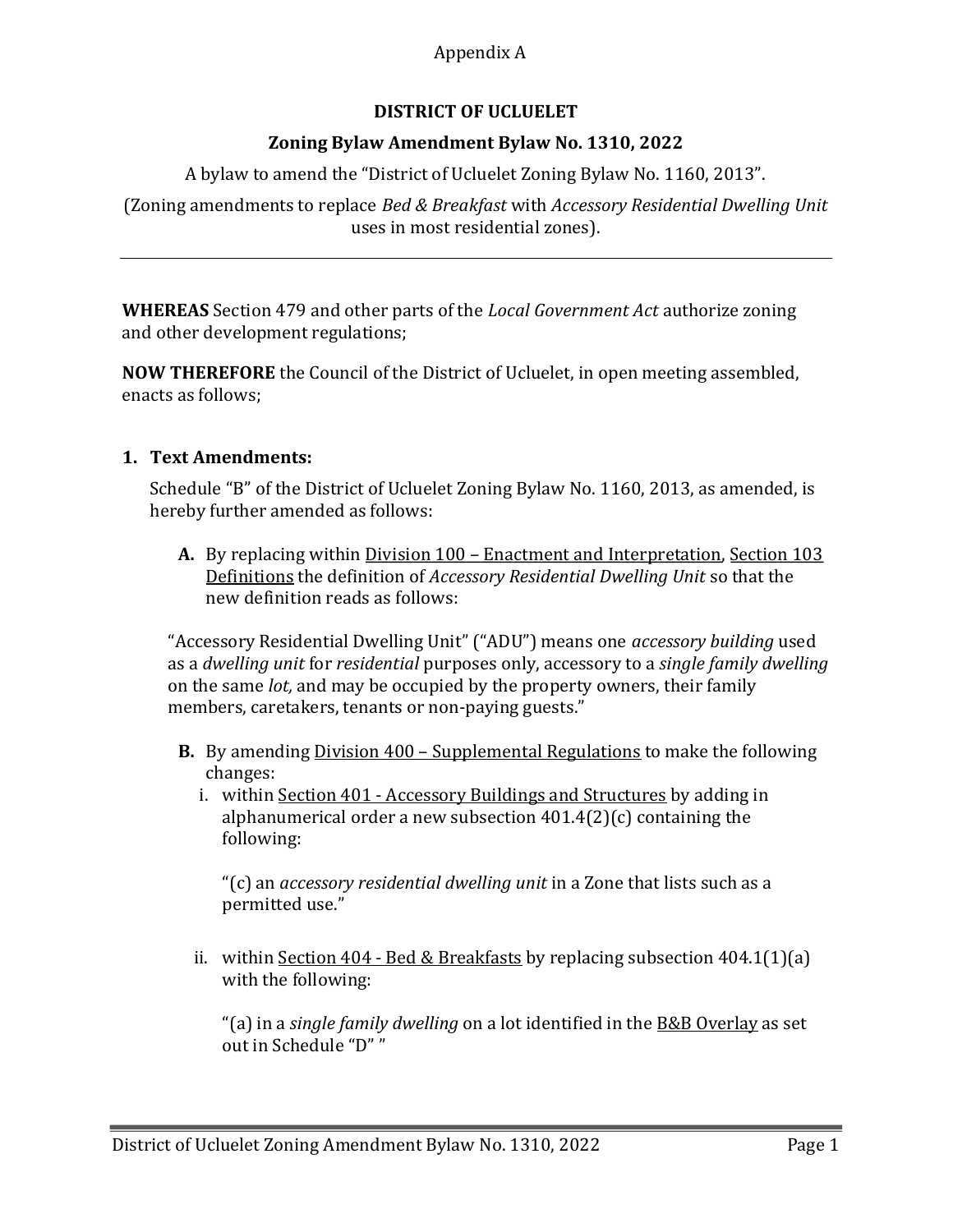iii. within Section  $404$  - Bed & Breakfasts by replacing subsection  $404.1(2)$  with the following:

" $(2)$  A maximum of three  $(3)$  guest rooms may be used for the *bed and* breakfast with a maximum occupancy of two (2) guests per room."

iv. within Section 404 - Bed & Breakfasts by adding in alphanumerical order a new subsection 404.1(6) containing the following:

 $(6)$  A bed and breakfast must be administered by a permanent resident of the single family dwelling for whom the single family dwelling is their principal residence."

v. within Section 404 - Bed & Breakfasts by adding in alphanumerical order a new subsection 404.1(7) containing the following:

"(7) The gross floor area devoted to the bed and breakfast use must not exceed 35% of the habitable area of the *single family dwelling* in which it is located."

- vi. within Section 405 Guest Houses and Guest Cottages by deleting "accessory residential dwelling unit" from subsection 405.3(3); and,
- vii. by adding a new Section 408 Accessory Residential Dwelling Units in alphanumerical order containing the following:

# "408 ACCESSORY RESIDENTIAL DWELLING UNIT (ADU)

- 408.1 Where a Zone specifically includes an Accessory Residential Dwelling Unit as a permitted secondary use, one Accessory Residential Dwelling Unit use is permitted if all the following conditions are satisfied for the establishment and continued use of the Accessory Residential Dwelling Unit.
	- (1) Accessory Residential Dwelling Units are only permitted in the Zones where single family dwelling is listed as a principal permitted use and Accessory Residential Dwelling Unit is identified as a secondary permitted use.
	- (2) The gross floor area of the Accessory Residential Dwelling Unit must not exceed 7% of the lot area to a maximum of 90 m2.
	- (3) The gross floor area of the Accessory Residential Dwelling Unit can be excluded from the calculation of maximum size for accessory buildings in the regulations specific to each zone.
	- (4) An Accessory Residential Dwelling Unit shall only be located to rear of a principal single family dwelling.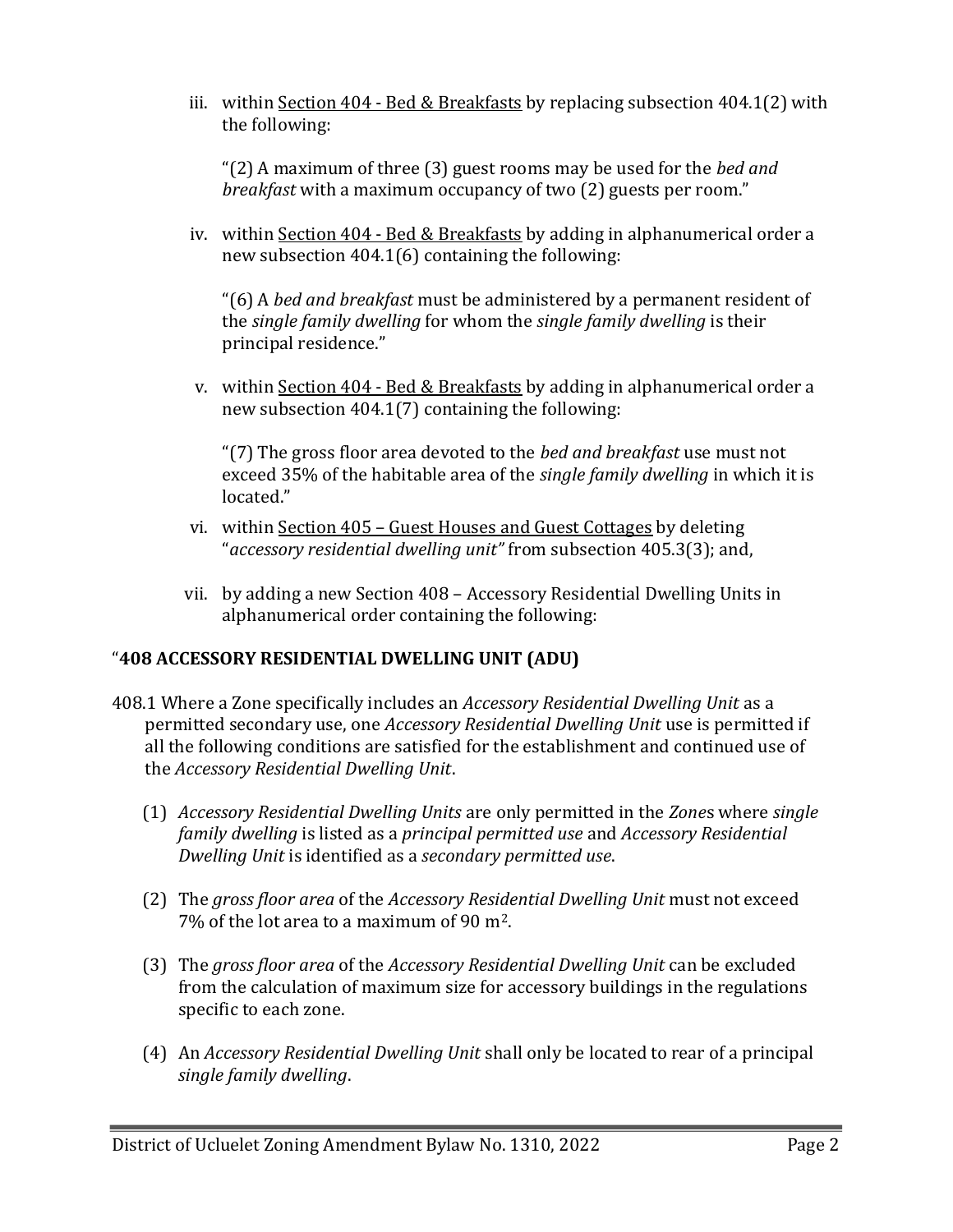- (5) A minimum outdoor space equal to the gross floor area of the Accessory Residential Dwelling Unit shall be provided as a dedicated space for use by residents of the Accessory Residential Dwelling Unit.
- (6) An Accessory Residential Dwelling Unit must not have more than 2 bedrooms.
- (7) A clear pathway with a minimum width of 1.0m shall be provided from the sidewalk or street to the front door of the Accessory Residential Dwelling Unit.
- (8) Cantilevered balconies are not permitted on the interior side or rear faces of an Accessory Residential Dwelling Unit.
- (9) An Accessory Residential Dwelling Unit is only permitted where the owner of the lot has registered a covenant under section 219 of the Land Title Act against the title of the lot, in favour of the District of Ucluelet and satisfactory in its form and priority of registration, providing that the Accessory Residential Dwelling Unit must not be subdivided from the lot containing the principal building, whether pursuant to the Strata Property Act, the Land Title Act, or otherwise.
- (10) Off-street parking must be provided in accordance with Division 500.
- (11) An Accessory Residential Dwelling Unit must be located a minimum of 3m from any lot line and a minimum 4m from the principal dwelling.
- (12) Despite subsection (1) Accessory Residential Dwelling Units are also permitted in some Industrial and Commercial zones according to the regulations of those zones.
- 408.2 In addition to minimum height requirements of other parts of this bylaw:
	- (1) For an Accessory Residential Dwelling Unit whose roof pitch is equal to or greater than 3:12, the maximum height shall not exceed 4.2m.
	- (2) For an Accessory Residential Dwelling Unit with flat roofs or roofs with a pitch less than 3:12, the maximum height shall not exceed 3.75m.
	- (3) The height of an Accessory Residential Dwelling Unit may be increased by 0.3m vertical distance for every 0.6m increase in excess of the minimum setbacks established by this bylaw, to a maximum height of 6.5m.
	- (4) For an Accessory Residential Dwelling Unit with flat roofs or roofs with a pitch less than 3:12, the area of a second floor shall be no greater than 60% of the total floor area beneath it.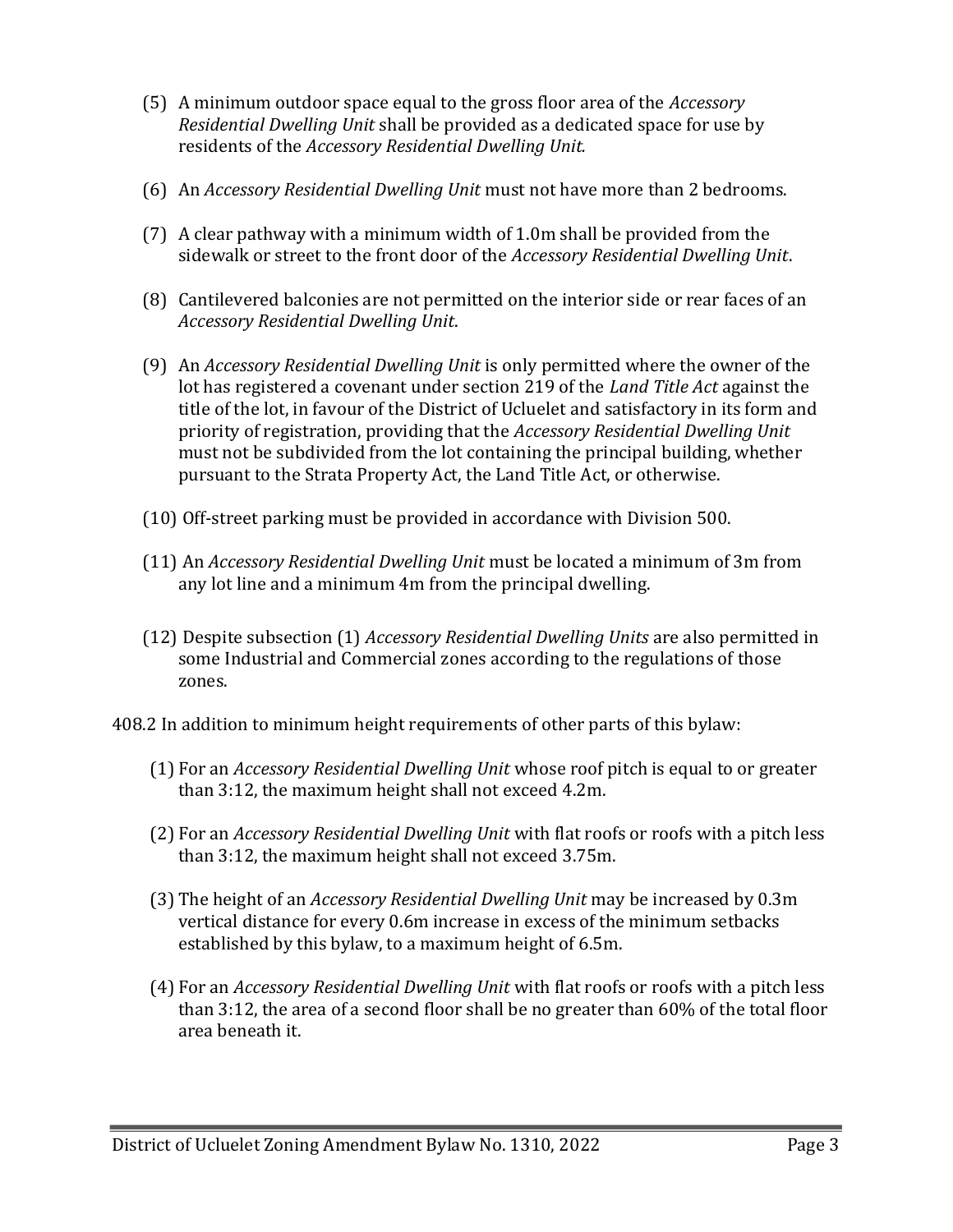408.3 For greater certainty, notwithstanding other provisions of this Bylaw, an Accessory Residential Dwelling Unit :

- $(1)$  Must not contain a *home occupation* if the principal *single family dwelling* contains a home occupation.
- (2) Must not be established or operate on a property where the principal single family dwelling contains a Secondary Suite, or has been issued a business licence for a Bed & Breakfast.
- (3) Must not contain any type of commercial tourist accommodation use.
- (4) Must not be established or operate in addition to the maximum number of dwelling units in the form of Guest Cottages on a property in the GH – Guest House zone."
	- C. By deleting "Bed and Breakfast" as a permitted secondary use from the list of permitted uses in the following subsections within the Zones:
		- i.  $R-1.1.1.1(2)(a)$  [R-1 Single Family Residential]
		- ii. R-2.1.1(2)(a) [R-2 Medium Density Residential]
		- iii. R-4.1.1(2)(a) [R-4 Small Lot Single Family Residential]
		- iv. RU-1.1(2)(b) [RU Rural Residential]
		- v. CD-1.1.1(2)(a) [CD-1 Eco-Industrial Park]
		- vi. CD-2A.1.1(2)(a) [CD-2A Big Beach District Lot 281]
		- vii. CD-3A.1.1(2)(a) [CD-3A Rainforest District Lot 282]
		- viii. CD-5B.1.1(2)(a) [CD-5B Former Weyco Forest Lands Development Area #2 Central Park]
			- ix. CD-5C.1.1(2)(a) [CD-5C Former Weyco Forest Lands Development Area #3 Ocean West]
	- D. By inserting "Accessory Residential Dwelling Unit" as a permitted secondary use into the list of permitted uses in the following subsections within the Zones:
		- i. R-1.1.1.1(2)(a) [R-1 Single Family Residential]
		- ii. R-2.1.1(2)(a) [R-2 Medium Density Residential]
		- iii. R-4.1.1(2)(a) [R-4 Small Lot Single Family Residential]
		- iv. RU-1.1(2)(b) [RU Rural Residential]
		- v. GH-1.1(2)(b) [GH Guest House]
		- vi. CD-1.1.1(2)(a) [CD-1 Eco-Industrial Park]
		- vii. CD-2A.1.1(2)(a) [CD-2A Big Beach District Lot 281]
		- viii. CD-3A.1.1(2)(a) [CD-3A Rainforest District Lot 282]
		- ix. CD-5B.1.1(2)(a) [CD-5B Former Weyco Forest Lands Development Area #2 Central Park]